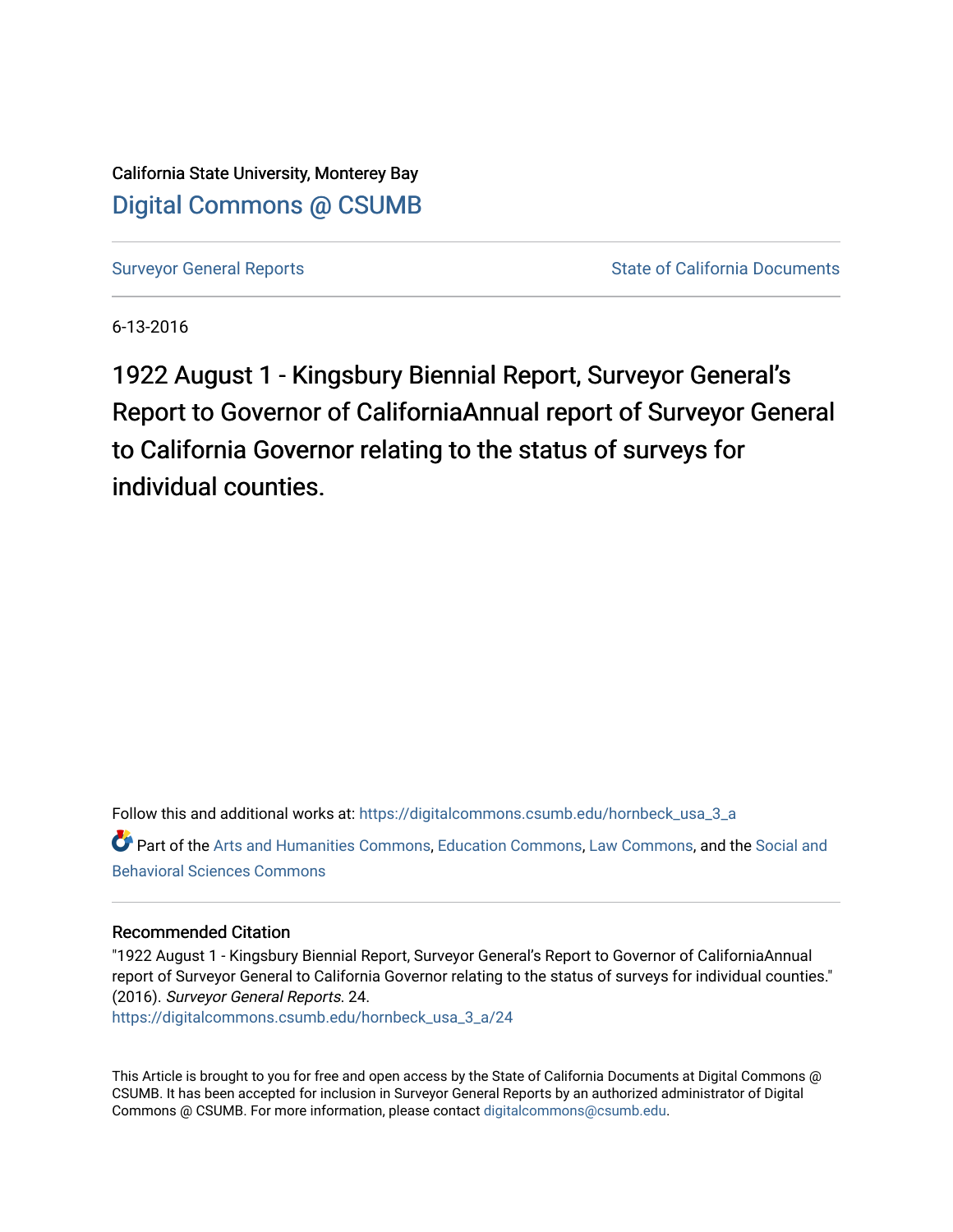# **BIENNIAL REPORT**

**OF THE** 

# **SURVEYOR-GENERAL**

## **OF THE**

# **STATE OF CALIFORNIA**

**\_\_\_\_\_\_\_\_\_\_** 

# **FOR THE TERM ENDING AUGUST 1, 1922**

CALIFORNIA STATE PRINTING OFFICE SACRAMENTO, 1922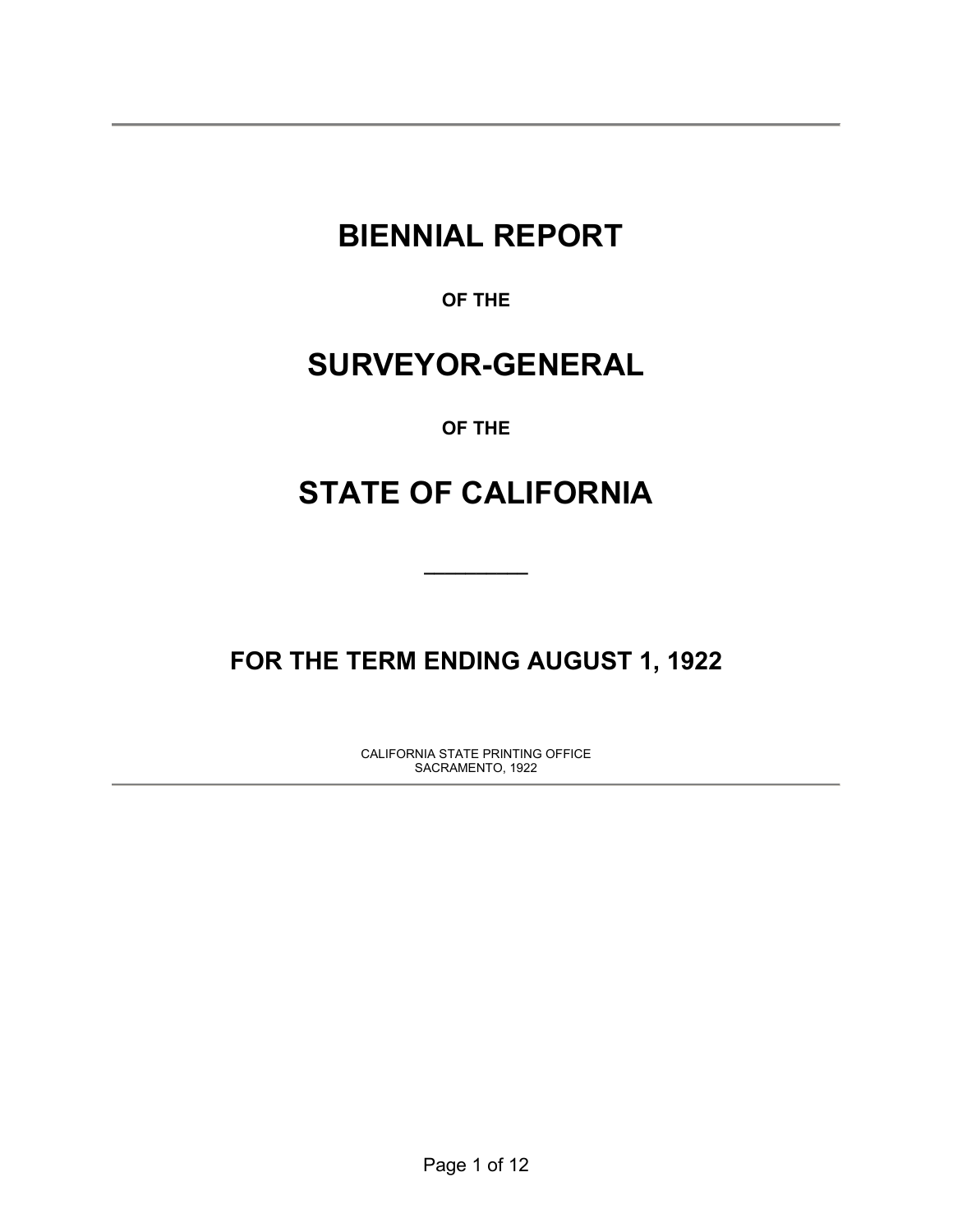## BIENNIAL REPORT OF THE SURVEYOR GENERAL.

 $\frac{1}{2}$ 

STATE OF CALIFORNIA, OFFICE OF THE SURVEYOR GENERAL, SACRAMENTO, September 25, 1922.

*To His Excellency,* WILLIAM D. STEPHENS, *Governor of the State of California.*

SIR: I have the honor to herewith submit a report covering the work of this office for the term ending August 1, 1922.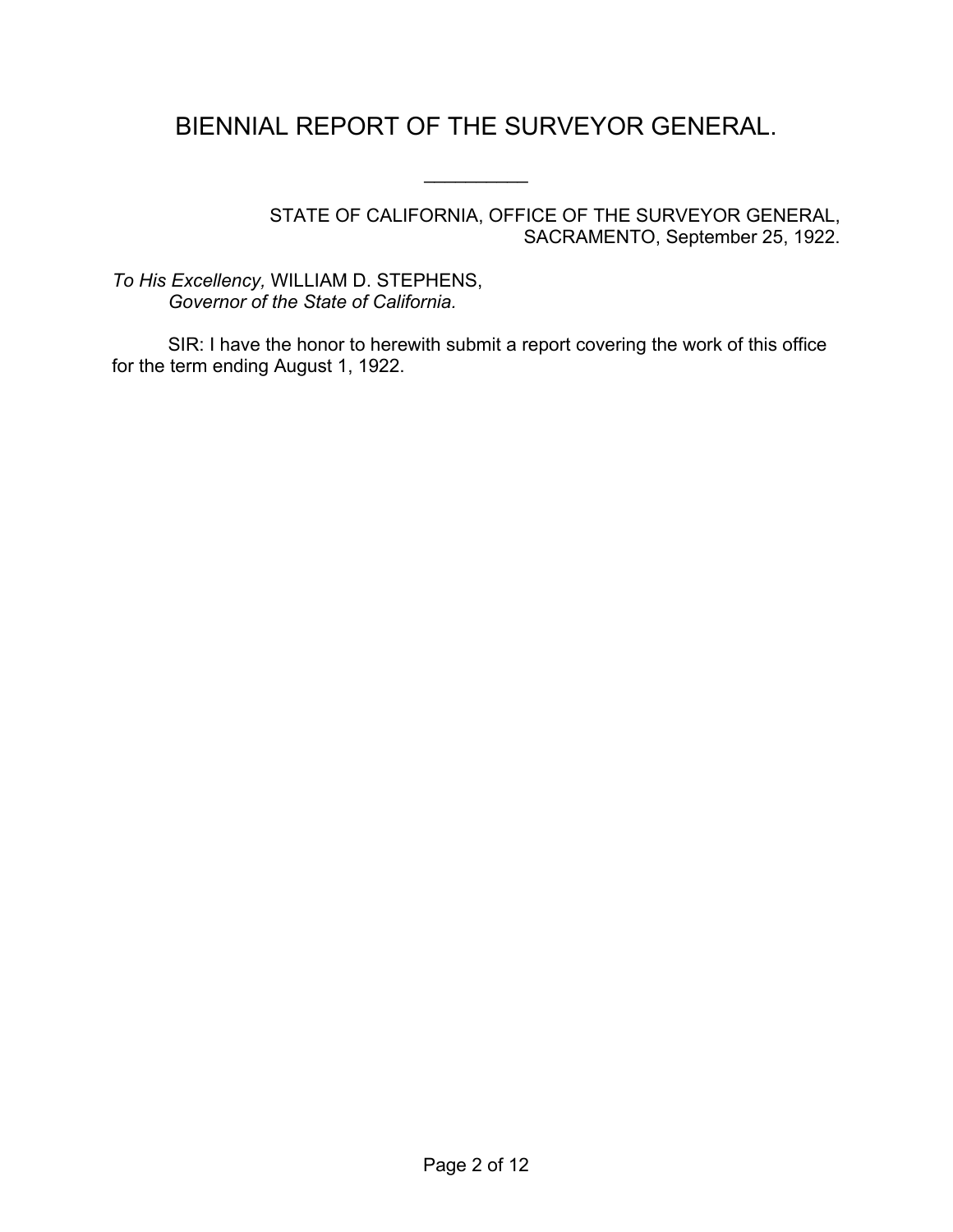## **GENERAL OFFICE BUSINESS**

Amount of Fees Collected by Surveyor General and Register of the State Land Office from August 1, 1920, to August 1, 1922, and Paid into the State Treasury or to the Secretary of State.

|          | Month  | Paid into State Treasury | Paid to Secretary of State |
|----------|--------|--------------------------|----------------------------|
| 1920 -   |        | \$194 00                 | \$20 00                    |
|          |        | 462 00                   | 32 00                      |
|          |        | 281 50                   | 13 00                      |
|          |        | 490 00                   | 56 00                      |
|          |        | 1,047 20                 | 36 00                      |
| 1921 -   |        | 416 00                   | 36 00                      |
|          |        | 340 00                   | 65 00                      |
|          |        | 386 00                   | 33 00                      |
|          |        | 339 00                   | 43 00                      |
|          |        | 473 50                   | 500                        |
|          |        | 524 30                   | 25 00                      |
|          |        | 276 00                   | 42 00                      |
|          |        | 204 00                   | 19 00                      |
|          |        | 221 50                   | 11 00                      |
|          |        | 17150                    | 13 00                      |
|          |        | 397 00                   | 69 00                      |
|          |        | 245 50                   | 36 00                      |
| $1922 -$ |        | 228 00                   | 28 00                      |
|          |        | 330 00                   | 18 00                      |
|          |        | 248 75                   | 24 00                      |
|          |        | 31700                    | 13 00                      |
|          |        | 316 16                   | 32 00                      |
|          |        | 403 50                   | 61 00                      |
|          |        | 385 35                   | 47 00                      |
|          | Totals | \$8,697 76               | \$777 00                   |

Amount of Annual Rentals Received by the Surveyor General for the Lease of State Lands Pursuant to the Provisions of Chapter 493, Statutes of California, 1917, from August 1, 1920 to August 1, 1922, and Paid into the State Treasury.

| $1920 -$ | \$1.225 97 |
|----------|------------|
|          | 361 00     |
|          | 180.00     |
|          | 84 00      |
|          | 66 12      |
| $1921 -$ | 997 20     |
|          | 11240      |
|          | 621 25     |
|          | 808 46     |
|          | 164 00     |
|          | 107 00     |
|          | 784 79     |
|          | 88209      |
|          | 553 60     |
|          |            |
|          | 333 03     |
|          |            |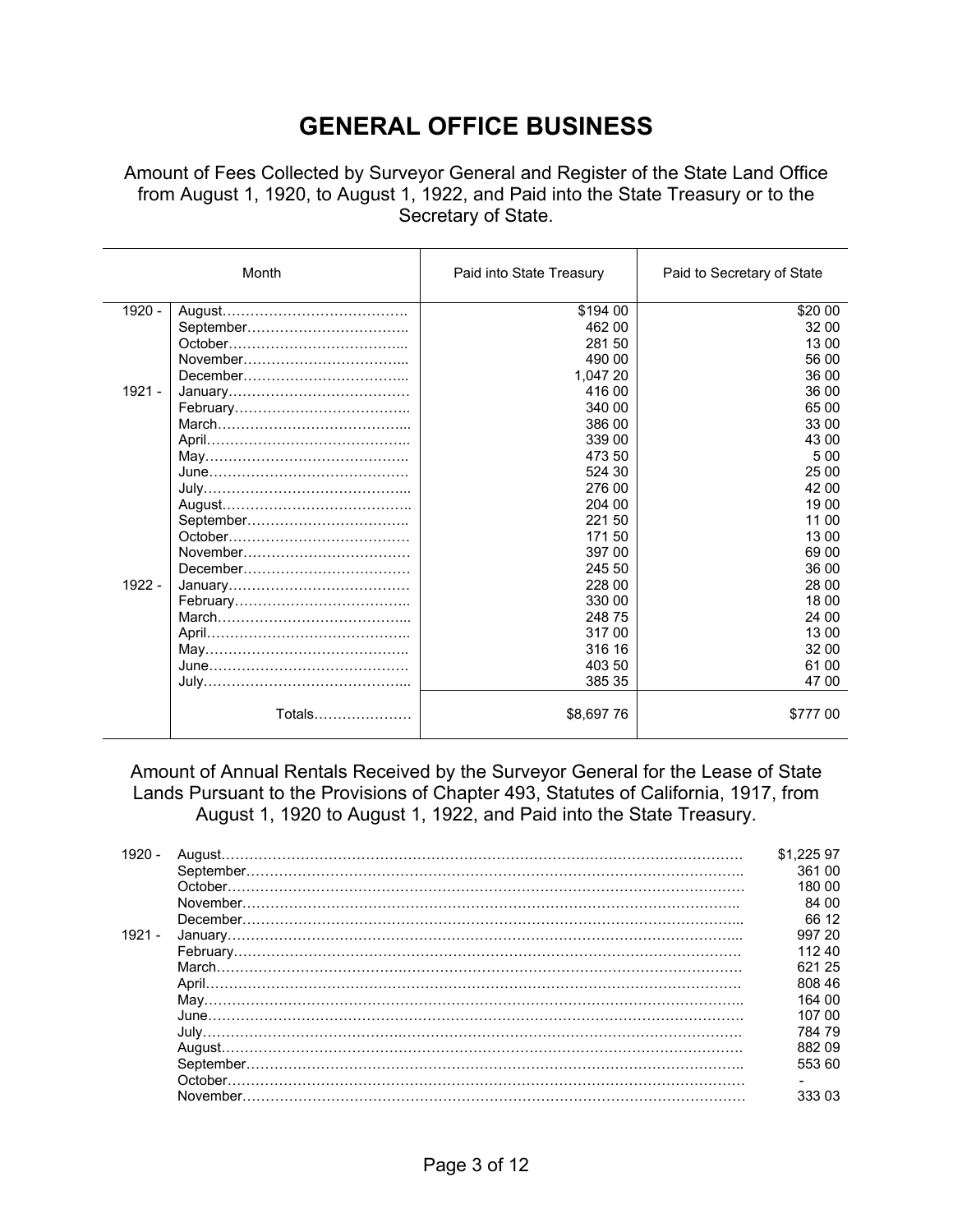|       | 622 98<br>195 66<br>249 90 |
|-------|----------------------------|
|       | 173 65                     |
| Tatal | <b>CAO 004</b>             |

Total……………………………………………… \$10,821 57

 Amount of annual rentals received for the leasing of state lands pursuant to the provisions of Chapter 612, Statutes of California, 1911, from August 1, 1920, to August 1, 1922, and paid into the State Treasury by the lessees was \$2,943.20.

## SCHOOL LAND PAYMENTS.

Amounts of Principal, Interest, Costs and Penalties Received for the State by the County Treasurers, on Account of Sales of School Lands, from August 1, 1920, to August 1, 1922.

|              | Principal | Interest  | Total     | Penalty | Costs  |
|--------------|-----------|-----------|-----------|---------|--------|
| Alameda      |           |           |           |         |        |
| Alpine       | \$120 00  | \$377 20  | \$497 20  |         |        |
| Amador       |           | 27 80     | 27 80     | \$0 55  |        |
| Butte        | 764 46    | 340 04    | 1,104 50  |         |        |
| Calaveras    | 189 00    | 223 76    | 41276     | 1080    |        |
| Colusa       | 151 20    | 54 79     | 205 99    | 544     |        |
| Contra Costa |           |           |           |         |        |
| Del Norte    |           |           |           |         |        |
| El Dorado    | 228 00    | 293 14    | 521 14    | 19 00   |        |
| Fresno       | 2,217 22  | 1,476 56  | 3,693 76  | 37 18   |        |
| Glenn        | 3780      | 150 71    | 188 51    |         |        |
| Humboldt     | 160 00    | 44 80     | 204 80    |         |        |
| Imperial     | 5,172 50  | 10,956 94 | 16,129 44 | 245 71  | \$3 00 |
| Inyo         | 1,805 13  | 1,227 10  | 3,032 23  |         |        |
| Kern         | 7,088 96  | 6,903 28  | 13,992 24 | 99 29   |        |
| Kings        |           |           |           |         |        |
| Lake         | 604 80    | 183 54    | 788 34    |         |        |
| Lassen       | 1,435 56  | 3,023 02  | 4,458 58  |         |        |
| Los Angeles  | 2,710 73  | 890 81    | 3,601 54  | 14 03   |        |
| Madera       |           | 831 28    | 831 28    |         |        |
| Marin        |           |           |           |         |        |
| Mariposa     | 792 00    | 301 68    | 1,093 68  | 173     |        |
| Mendocino    | 37383     | 773 27    | 1,147 10  |         |        |
| Merced       |           | 225 28    | 225 28    |         |        |
| Modoc        | 40572     | 619 10    | 1,024 82  |         |        |
| Mono         | 6,922 44  | 2,632 14  | 9,554 58  |         |        |
| Monterey     | 6,756 68  | 2,262 63  | 9,019 31  | 52 12   |        |
| Napa         |           | 1680      | 1680      |         |        |
| Nevada       |           |           |           |         |        |
| Orange       |           | 560       | 560       |         |        |
| Placer       |           | 107 54    | 107 54    | 365     |        |
| Plumas       | 457       | 67 20     | 7177      |         |        |
| Riverside    | 3,774 00  | 5,20792   | 8,98192   | 113 21  |        |
| Sacramento   |           |           |           |         |        |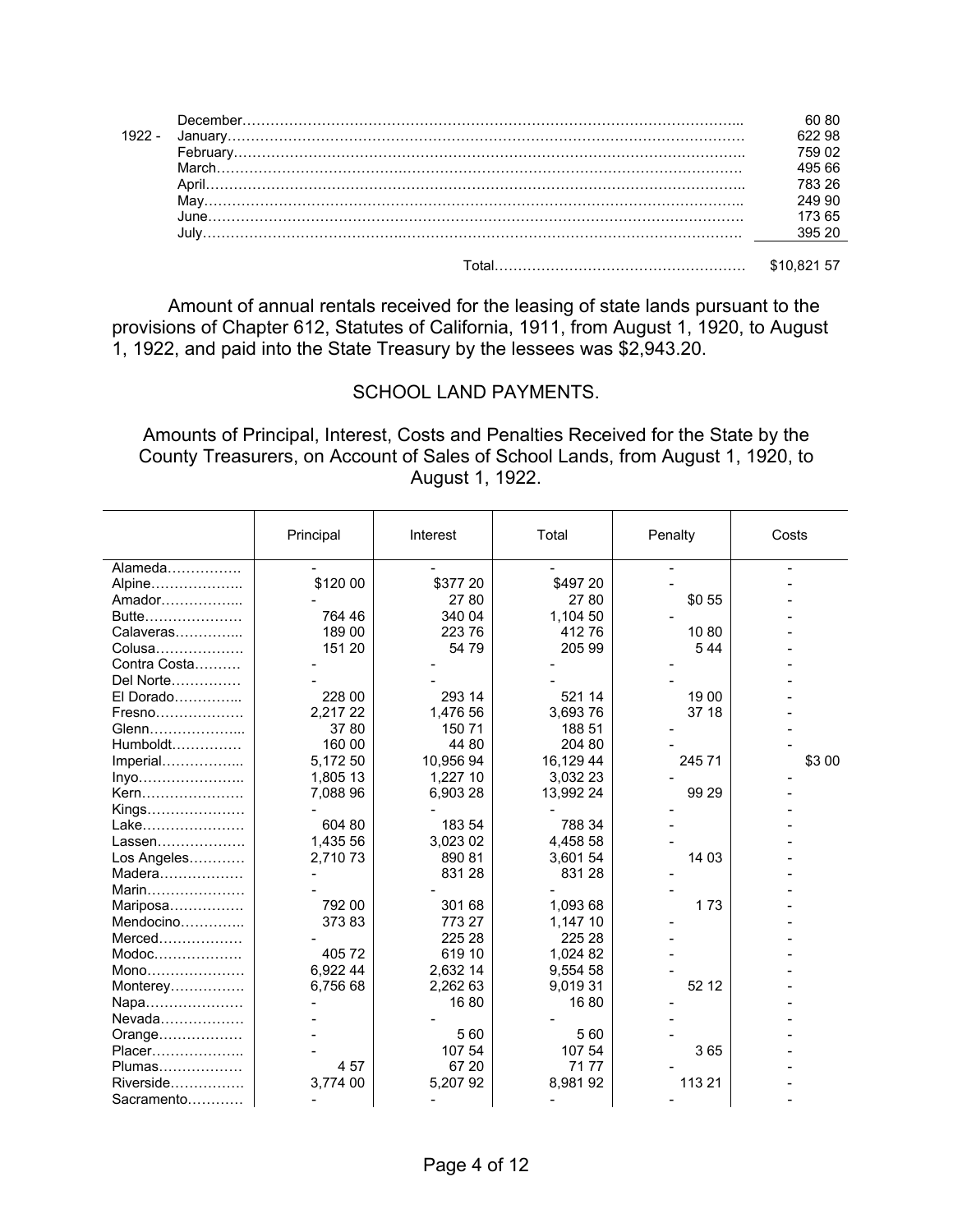| San Benito      | 1,371 63    | 1,081 68    | 2,453 31     |            |        |
|-----------------|-------------|-------------|--------------|------------|--------|
| San Bernardino  | 6,444 00    | 13,232 10   | 19,676 10    | 181 06     |        |
| San Diego       | 6,395 40    | 2,270 30    | 8,66570      | 80 26      |        |
| San Francisco   |             |             |              |            |        |
| San Joaquin     |             | 25 00       | 25 00        |            |        |
| San Luis Obispo | 532 40      | 3,003 46    | 3,535 86     | 3788       |        |
| San Mateo       |             |             |              |            |        |
| Santa Barbara   | 40 00       | 77 36       | 117 36       |            |        |
| Santa Clara     | 1,175 20    | 192 58      | 1,36778      |            |        |
| Santa Cruz      | 27 00       | 31 19       | 58 19        |            |        |
|                 | 7,817 59    | 1,487 46    | 9,305 05     | 17 71      |        |
|                 |             |             |              |            |        |
| Siskiyou        | 4,337 52    | 975 37      | 5,31289      | 50 58      |        |
| Solano          |             |             |              |            |        |
| Sonoma $\ldots$ | 122 80      | 78 32       | 201 12       |            |        |
| Stanislaus      | 398 07      | 296 52      | 694 59       |            |        |
| Sutter          |             |             |              |            |        |
| Tehama………………    | 4,467 73    | 2,31574     | 6,78347      | 133 02     | 300    |
| Trinity         | 4,196 00    | 3,138 88    | 7,334 88     | 25 50      | 3 0 0  |
| Tulare          | 160 00      | 1,327 16    | 1,487 16     | 22 65      |        |
| $Tuolumne$      | 2,684 39    | 206 15      | 2,890 54     | 541        |        |
| Ventura         |             | 204 74      | 204 74       |            |        |
| Yolo            | 780 82      | 13970       | 920 52       |            |        |
| Yuba            | 203 48      | 390 70      | 594 18       |            |        |
|                 |             |             |              |            |        |
| Totals          | \$82,868 63 | \$69,698 32 | \$152,566 95 | \$1,156 78 | \$9 00 |
|                 |             |             |              |            |        |

## STATE SCRIP

### Amount of Money Received by the Surveyor General from the Sale of Scrip Under the Provisions of Section 3408d of the Political Code, from August 1, 1920, to August 1, 1922, and Paid into the State Treasury.

| 1920 -   | August.  |            |
|----------|----------|------------|
|          |          | \$35,11241 |
|          | October. | 48 02      |
|          |          | 258 21     |
|          |          |            |
| $1921 -$ |          | 33.438 34  |
|          |          | 14 96      |
|          |          | 31,429 70  |
|          |          | 19 24      |
|          |          | 20.049 46  |
|          |          |            |
|          |          | 15 69      |
|          |          | 2 3 1      |
|          |          | 20,14077   |
|          |          |            |
|          |          | 18.064 34  |
|          |          | 667        |
| $1922 -$ |          | 16.42670   |
|          |          |            |
|          |          | 40         |
|          | April.   |            |
|          |          | 33,65873   |
|          |          |            |
|          |          |            |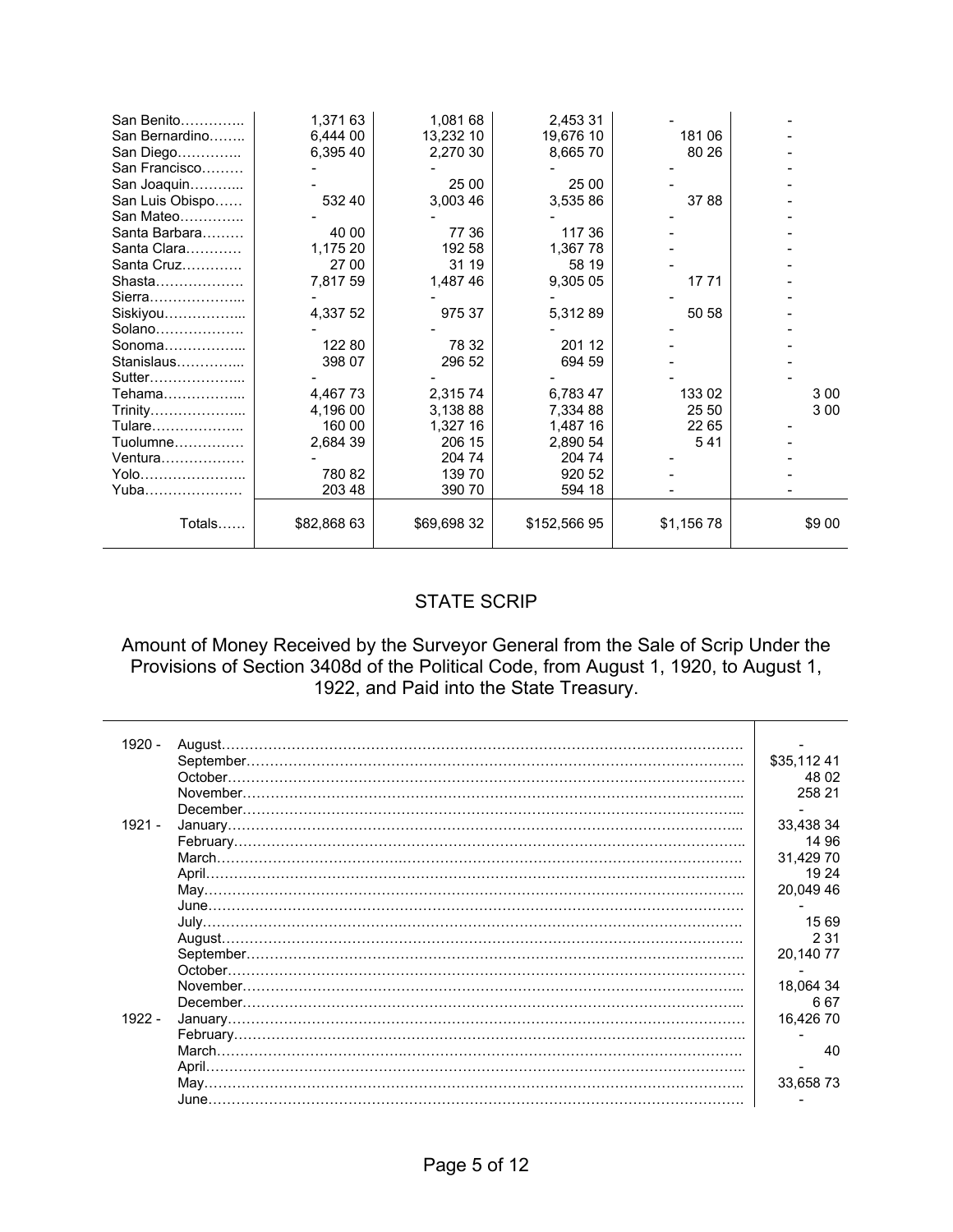| Jul |              |
|-----|--------------|
|     |              |
|     | \$208.685 95 |

## FINANCIAL RECAPITULATION.

| Amount of fees and royalties collected by Surveyor General and Register of the State Land Office<br>Amount of fees collected by the Register of the State Land Office for Secretary of State<br>Amount of annual rentals received by Surveyor General for the lease of state land under chapter | \$8.697 76<br>77700 |
|-------------------------------------------------------------------------------------------------------------------------------------------------------------------------------------------------------------------------------------------------------------------------------------------------|---------------------|
|                                                                                                                                                                                                                                                                                                 | 10.821 57           |
| Amount of money received by Surveyor General from the sale of scrip under section 3408d of the                                                                                                                                                                                                  |                     |
| Amount of money received by the Surveyor General for permit fees, annual rentals and applications                                                                                                                                                                                               | 208.68595           |
|                                                                                                                                                                                                                                                                                                 | 570 00              |
|                                                                                                                                                                                                                                                                                                 | \$229,552 28        |

## PUBLIC AUCTION SALES OF SCHOOL LANDS.

 State school lands were sold at public auction under the provisions of Chapter 207, Statutes of California, 1919, between August 1, 1920, and August 1, 1922, as follows:

| County | Date           | Acres     | Amount      |
|--------|----------------|-----------|-------------|
|        | Nov. 4. 1920   | 4.689.65  | \$16.796 61 |
|        | Dec. 22, 1920  | 8.565.65  | 53.279 87   |
|        | Nov. 12, 1920  | 1.692.83  | 2.656 71    |
|        | Nov. 10, 1920  | 40.00     | 270.00      |
|        | Sept. 24, 1920 | 4.960.00  | 19.190 00   |
|        | Oct. 1. 1920   | 3.147.77  | 9.380 54    |
|        | Sept. 21, 1920 | 5.640.00  | 19.680 00   |
|        | Sept. 27, 1920 | 1.520.00  | 3.380 00    |
|        |                | 30.255.90 | \$124,63373 |

### MINERAL LEASING BILL.

(Chapter 303, Statutes of California, 1921.)

 The act of the legislature providing for the reservation of one-sixteenth of all minerals in state lands, and for the leasing of mineral lands of the state on a rental and royalty basis, went into effect July 29, 1921. Inasmuch as the preliminary work of prospecting for mineral must in most cases be done before there can be any production on which to collect royalty it is still too early to expect any great revenue from the operation of this statute.

 Two leases have already been issued to companies with producing oil wells on tidelands of the state at Summerland, Santa Barbara County. Three applications for leases of tidelands at Summerland, made by other oil producers, are pending.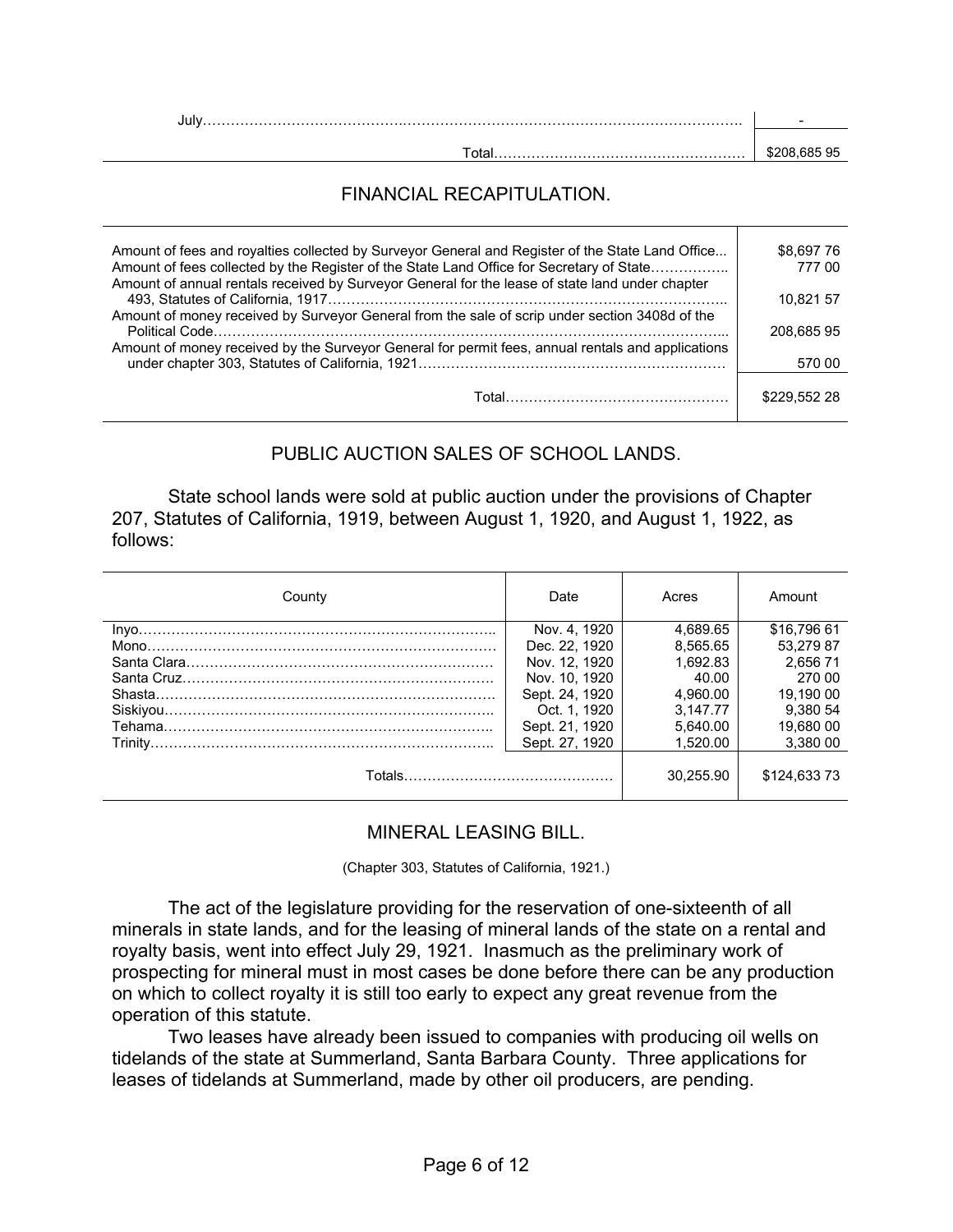Two permits to prospect for oil on state tidelands in Santa Barbara County have been issued.

 Eleven applications for permits to prospect on state tidelands in Santa Barbara, Ventura and Orange counties are pending.

 The law gives the littoral proprietor a preference for six months in the case of tideland permits and leases. The result of this provision has been to delay unduly the granting of permits to bona fide applicants other than littoral owners. An amendment of the statute shortening this time to thirty days is recommended.

 A permit to prospect for borate of lime and other borax minerals on state land in Inyo County resulted in the discovery of what appears to be an important deposit. A lease was granted to the discoverer, who is now engaged in further development work which must be done before production can begin.

 A permit to prospect for gold, silver and other precious metals on state land in San Diego County has been issued.

 Application for a permit to prospect for gold and silver on state lands in San Bernardino County near Randsburg, is pending.

 The act provides for the classification of state land for its different possible values and uses. This classification has been undertaken. As it involves the determination of the character of hundreds of thousands of acres, its completion can not yet be reported. Such a classification, when made and published should be a great stimulus to mining operations on state lands. In view of the large area of state land that is probably mineral, it is reasonable to expect that the state will ultimately derive an important revenue from the development of its mineral resources on a rental and royalty basis.

## APPLICATIONS TO PURCHASE STATE LANDS

From August 1, 1920 to August 1, 1922, applications to purchase state lands were received and filed as follows:

| School lands, lake lands, and swamp and overflowed lands. | Number of<br>applications | Acres     |
|-----------------------------------------------------------|---------------------------|-----------|
|                                                           | 8                         | 880.60    |
|                                                           | 29                        | 3.348.65  |
|                                                           | 124                       | 19.673.58 |
|                                                           | 48                        | 4.650.64  |
|                                                           | 76                        | 18.022.94 |
|                                                           | 52                        | 7.934.47  |
|                                                           | 20                        | 1.581.07  |
|                                                           | 28                        | 3.924.22  |
| I ake lands.                                              |                           | 4.33      |
|                                                           | 13                        | 2.595.01  |
|                                                           | 399                       | 62.615.51 |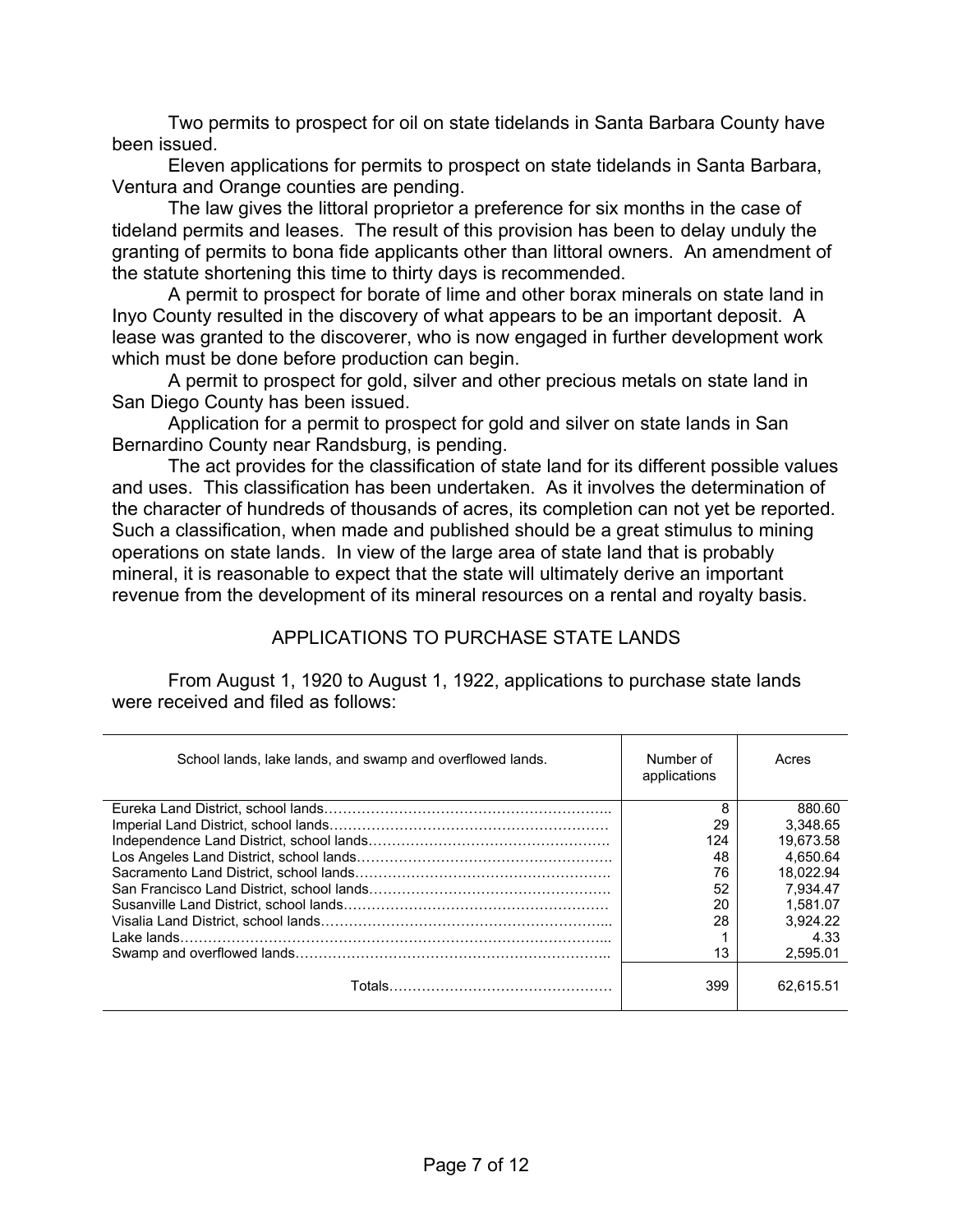## LEASING OF STATE LANDS

 The number of acres of state lands which are under lease from the State of California is as follows:

|                                                                                                                                                                                          | Acres               |
|------------------------------------------------------------------------------------------------------------------------------------------------------------------------------------------|---------------------|
| State lands leased pursuant to the provisions of chapter 612, Statutes of California, 1911<br>State lands leased pursuant to the provisions of chapter 493, Statutes of California, 1917 | 671.74<br>52.343.44 |
| Total                                                                                                                                                                                    | 53.015.18           |

## CERTIFICATES OF PURCHASE ISSUED

(From August 1, 1920, to August 1, 1922)

| Grant | Number of<br>certificates | Acres             |
|-------|---------------------------|-------------------|
|       | 389                       | 58,947.05         |
|       | ົ                         | 1.184.24<br>11.73 |
|       | 395                       | 61.304.29         |

## LANDS LISTED TO THE STATE

 From August 1, 1920, to August 1, 1922, lands were listed to the State of California by the United States, as follows:

| Grant | Acres                 |
|-------|-----------------------|
|       | 55,820.77<br>7,122.52 |
|       | 62.933.29             |

## PATENTS ISSUED

(From August 1, 1920, to August 1, 1922)

| Grant                                                           | Number of<br>patents | Acres     |
|-----------------------------------------------------------------|----------------------|-----------|
| Sixteenth and thirty-sixth sections and indemnity or lieu lands | 480                  | 84,820.98 |
|                                                                 | 44                   | 2,942.99  |
|                                                                 |                      | 6.49      |
|                                                                 |                      | 7.40      |
|                                                                 |                      |           |
|                                                                 | 526                  | 87.777.86 |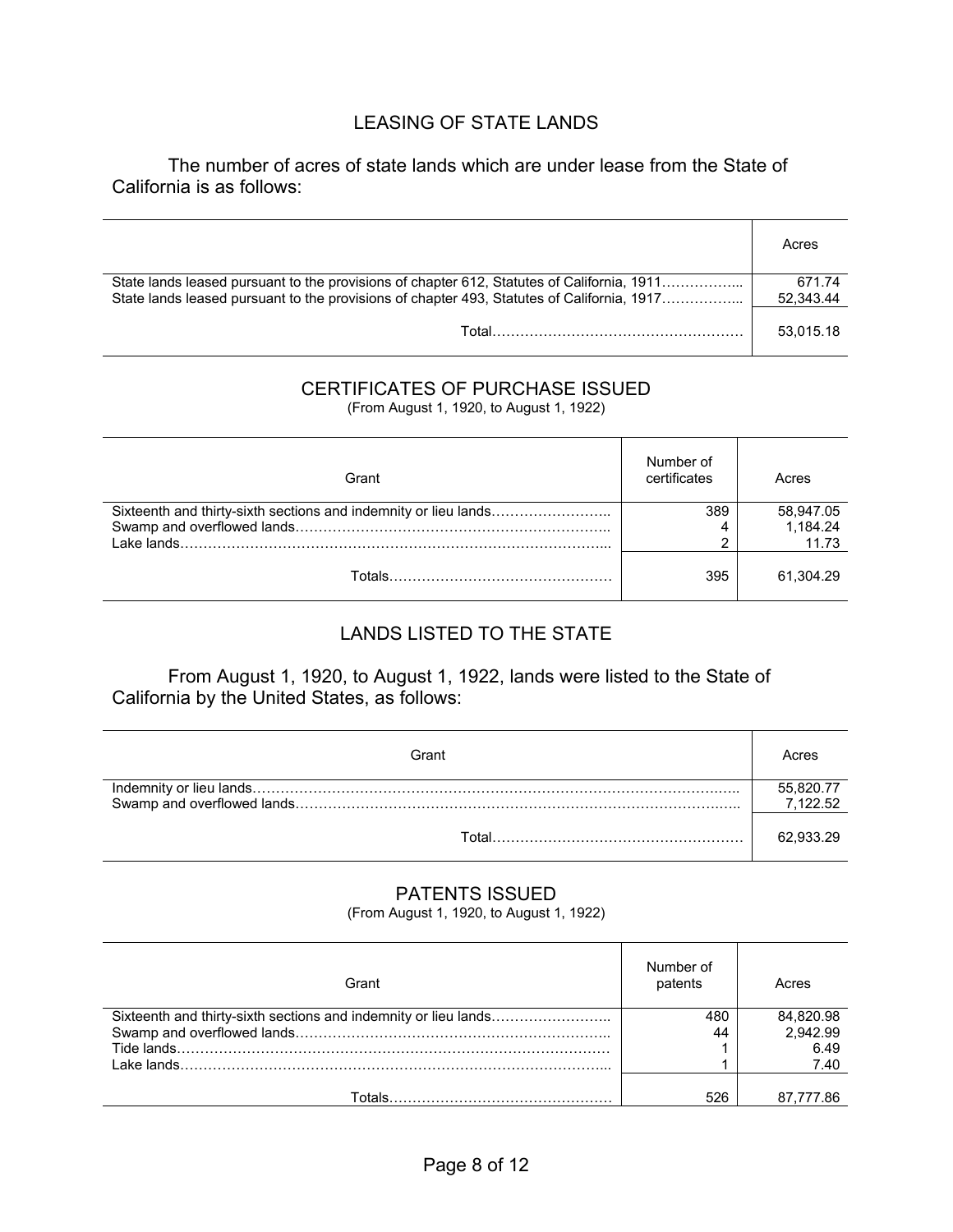## UNSOLD SCHOOL LANDS.

 The total acreage of unsold school lands on August 1, 1922, amounted to approximately 778,712.26 acres.

The constitution classifies all lands as suitable for cultivation.

 Lands suitable for cultivation, which are very limited in area, are sold to actual settlers at prices fixed by the State Board of Control and the Surveyor General under the provisions of Chapter 208, Statutes of California, 1919.

 Lands not suitable for cultivation are sold at public auction to the highest bidder, under the provisions of Chapter 207, Statutes of California.

### LAND SURVEYORS LICENSED.

Licenses issued from August 1, 1920, to August 1, 1922……………………………………………………. 96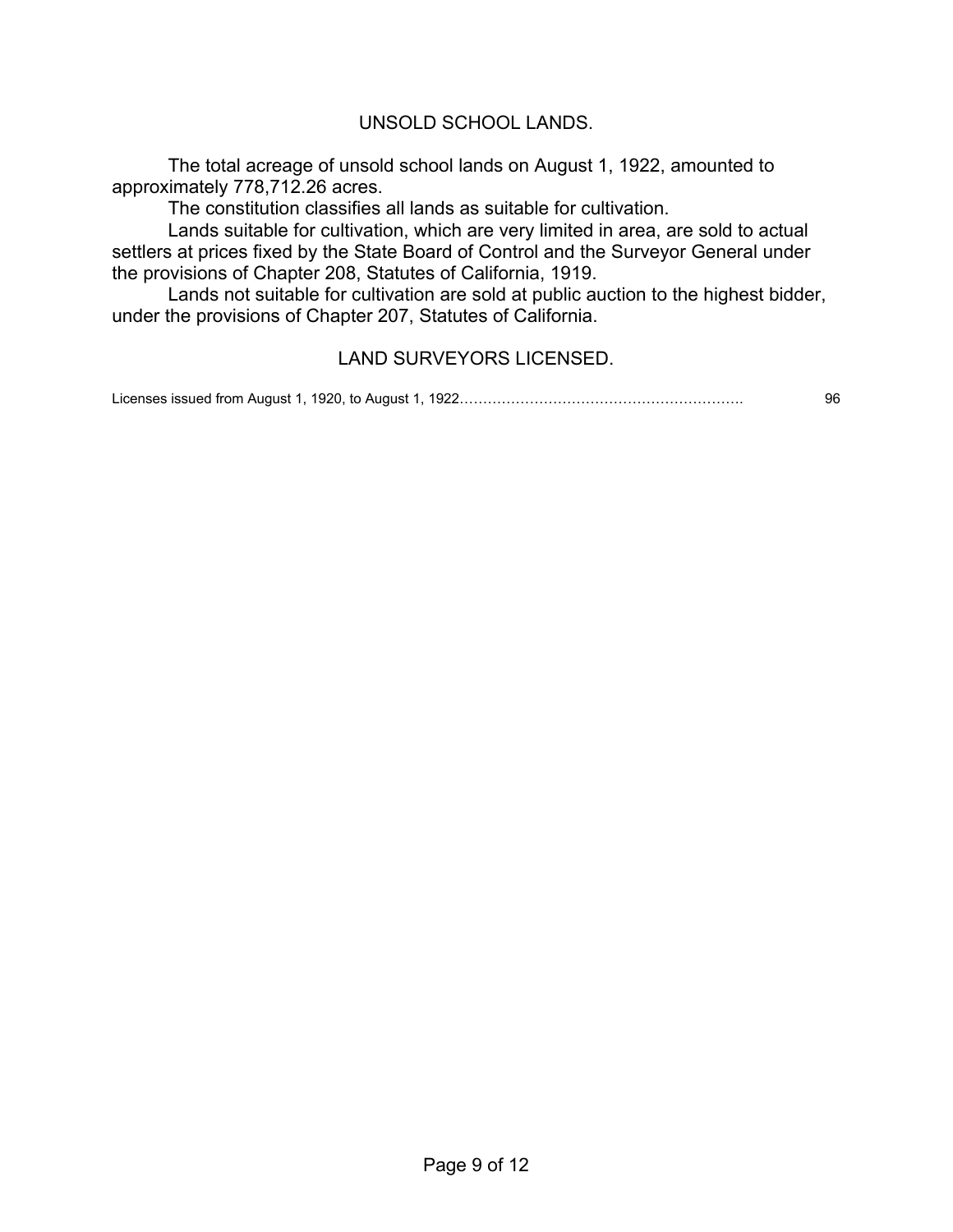Southern boundary of the State of California from the west bank of the Colorado River to the mouth of the Gila River, as defined pursuant to the provisions of an act entitled "An act to define a portion of the southern boundary of the State of California," approved June 1, 1921, Statutes of California, 1921, page 1059.

> Sacramento, California February 21, 1922.

 The southern boundary of the State of California is described in the constitution of the State of California adopted October 10, 1849, as the boundary line between the United States and Mexico as established by the treaty of May thirtieth, 1848.

 The boundary line between the United States and Mexico as defined by the treaty of Guadalupe Hidalgo, May 30, 1848, ran down the Gila River until it emptied into the Colorado River, thence across the Colorado following the division line between Upper and Lower California to the Pacific Ocean, Section 5 of the treaty providing, "And, in order to preclude all difficulty in tracing upon the ground the limit separating Upper from Lower California, it is agreed that the said limit shall consist of a straight line drawn from the middle of the Rio Gila, where it unites with the Colorado to a point on the coast of the Pacific Ocean, distant one marine league due south of the southernmost point of the port of San Diego, \* \* \*."

 Therefore pursuant to the authority vested in me by law, I hereby define the southern boundary of the State of California from the west bank of the Colorado River to the mouth of the Gila River as being a straight line drawn from the middle of the Gila River where it unites with the Colorado River to a point on the coast of the Pacific Ocean distant one marine league due south of the southernmost point of the port of San Diego said line being designated on the maps of the United States Meridian, approved February 6, 1857, as "State Boundary."

> W. S. KINGSBURY, *State Surveyor General.*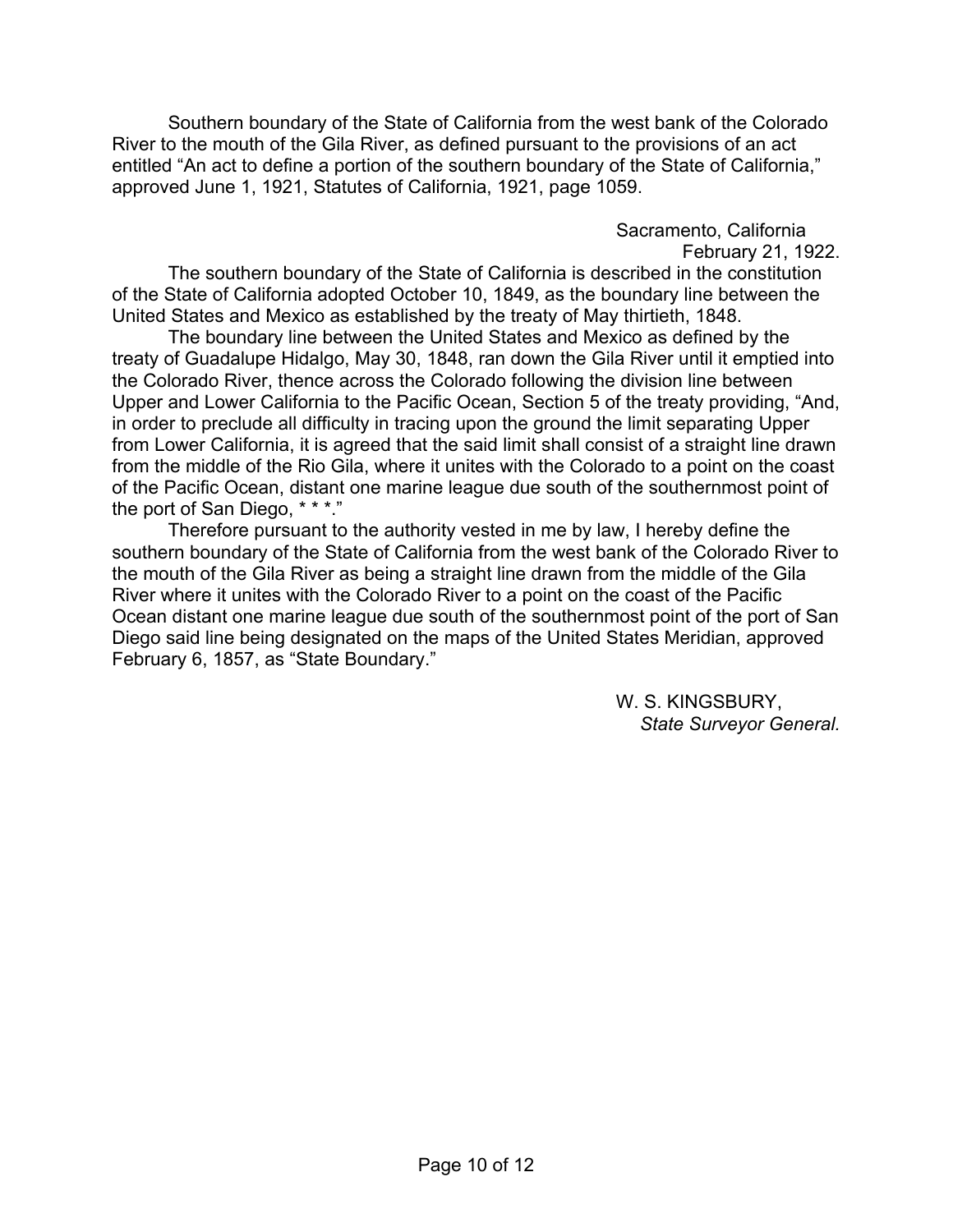## **LAND TITLE LAW**

 Pursuant to the provisions of chapter 800, Statutes of California, 1917, I beg to report that the registrars of titles under "The Torrens Law" in the seventeen counties of the state in which registrations of land have been made up to August 1, 1922, advised me as follows:

### **Alameda County.**

 "I desire to say that there has been nineteen registrations and certificates issued by this office since August, 1921, to date. The total number of certificates issued being seventy-seven, several being transfers of owners, and only about forty of them being original registrations."

### **Fresno County.**

 "In regard to the number of registrations or certificates of title issued in this county of land titles, beg to state that up to and including August 1, 1922, we have had only one registered in this office."

### **Humboldt County.**

 "The total number of Torrens certificates of title issued in Humboldt County up to August 1, 1922, is 154."

### **Imperial County.**

"The number of Torrens certificates outstanding as of August  $1<sup>st</sup>$ , is 211."

### **Kern County.**

 "Total number of registrations made in Kern County, 2. Total number of certificates of title issued, 29, up to and including July 31, 1922. Of the certificates issued 6 have been canceled so there are today 23 outstanding."

### **Lassen County.**

"Will say there has been on transfer."

### **Los Angeles County.**

 "The total number of certificates of title issued by this office up to August 1, 1922, was 17,107, and the total number of documents filed to the same date was 27,558."

### **Orange County.**

"Total number of original registrations to August 1, 1922, 892. Total number of certificates issued, 2342."

### **Riverside County.**

 "This offices has issued only 95 certificates of title, under the Torrens Title Act, since the same became effective in this county, in 1917."